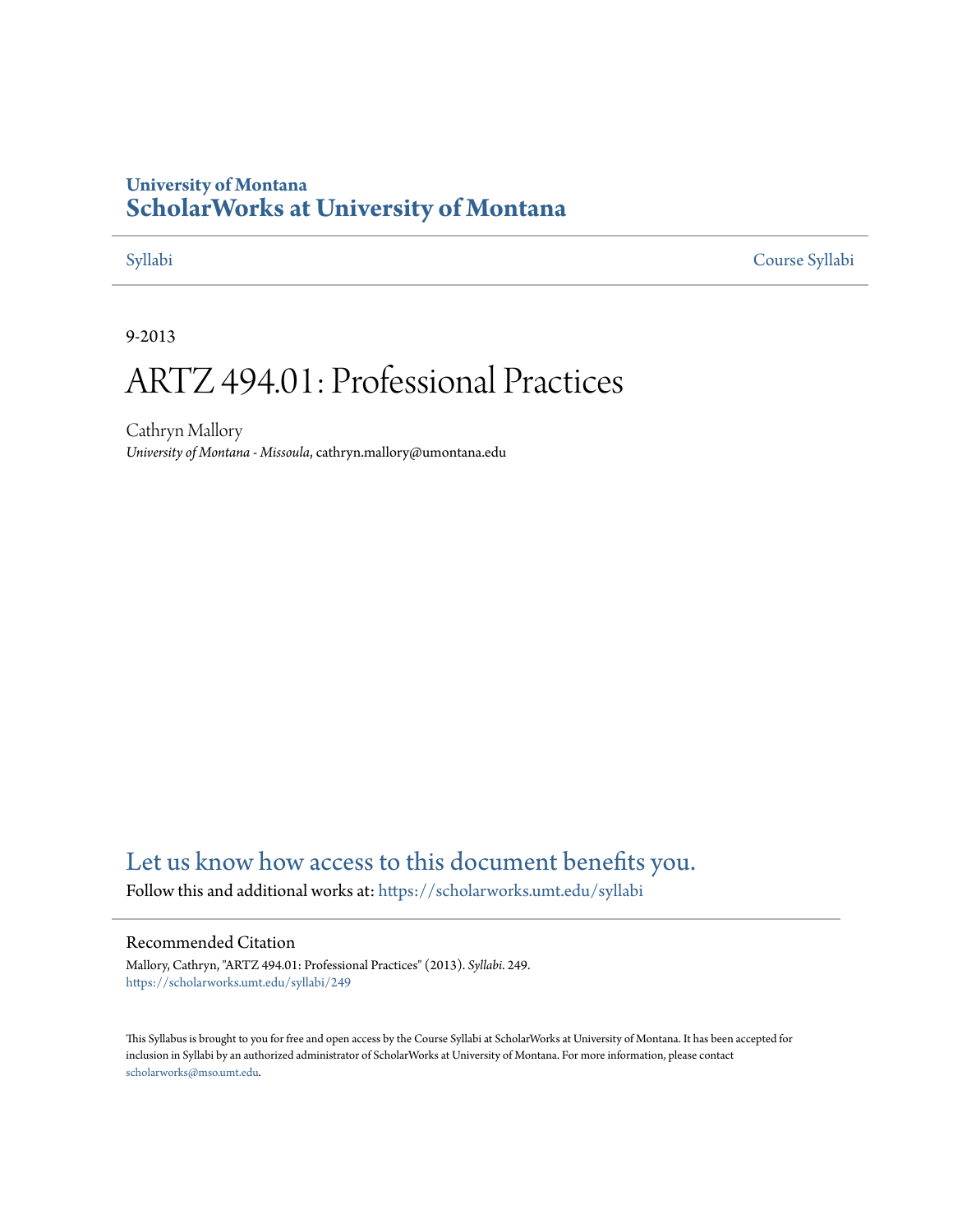#### **ARTZ 494 Professional Practices**

Section 01, 3 credits FA Building 302, T 4:10-7:00 pm Autumn Semester 2013 School of Art University of Montana

#### **Professor: Cathryn Mallory**

Office: Gallery of Visual Arts Social Science Bldg. Phone: 243-2813 Email: cathryn.mallory@umontana.edu Office Hours: TBD, best to make an appointment



**Sommersby— very creative, artistic, etc.... Unfortunately, I think I also see why you're having trouble figuring out your gas mileage."**

#### **Prerequisite:**

Senior status. This course is required for all graduating BFA students.

#### **Course Description:**

This course will focus on the professional practices and standards that are expected in the visual art profession. Students will gain experience and knowledge of the varied aspects involved with presentation, portfolio development, marketing, career and exhibition opportunities, arts advocacy and graduate schooll.

#### **Course Objectives:**

Essentially, this class will be a basic training seminar for artists to better prepare them for entry into the professional field. This class will be conducted in a lecture/seminar format. Students will have the opportunity for input about additional topics covered in this class. Guest speakers, hands-on workshops, class discussions and presentations will supplement the lectures. Students will be expected to expand their professional experience through exhibits, internships, and community involvement opportunities presented in class. This course will prepare BFA students for Senior Thesis ARTZ 499, which will concentrate on preparation for the required capstone exhibition.

**Text(s) and Materials:** Handouts, assigned research, art periodicals. Assignments and some handouts will be posted on moodle. Class lectures will NOT be posted.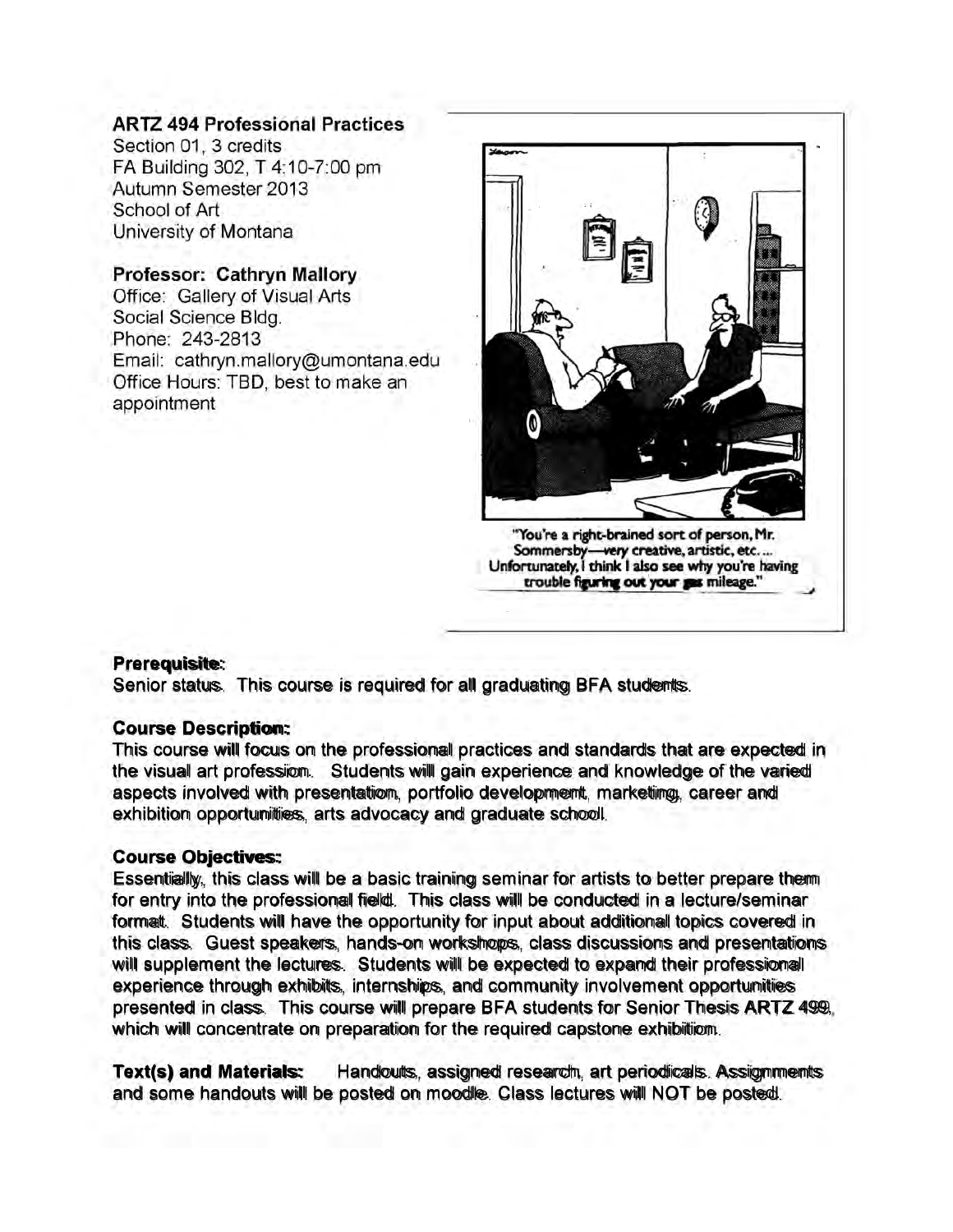#### **Policies:**

**Attendance/Absence** - Attendance is mandatory in this class! **I** take attendance and make announcements at the **beginning** of class so please be on time to class and do not leave early. Since we only meet once a week, you will be allowed 2 absences. Each absence after two will result in a full letter grade drop. Three unexcused late arrivals or early departures will result as one absence. **If you miss any part or all of class, it is your responsibility to find out what you missed, as well as future deadlines for assignments.**

**Time Conflicts** - If you have a time conflict with another course, you must work out a solution with me immediately.

**Grading and Assessment** - Final grade will be based on your attendance, class participation, professionalism, completion of all course requirements, writing skills, and the final project. Each assignment will be assessed on a point system related to the objectives. A grade criteria sheet with clear objectives will be provided for all assignments. All late assignments will be docked a full letter grade. **Extra credit** *may* be available and must be pre-approved by instructor.

30% Attendance and class participation 40% Assignments 30% Final project

**NO CELL PHONES or use of computers in class!**

**If you have any learning disabilities and/or physical impairments, or time schedule conflicts that may impede the successful completion of this course, please speak with me as soon as possible.**

**Students with disabilities may request reasonable modifications by contacting me. The University of Montana assures equal access to instruction through collaboration between students with disabilities instructors, and Disability Services for Students (DDS). "Reasonable" means the University permits no fundamental alterations of academic standards or retroactive modifications. For more information, please consult http://www.umt.edu/disability.**

#### **Course Requirements:**

**Faculty Mentor** – All students must select a faculty mentor that will work with them throughout the year (semester only if you are a BA student) in preparation for the BFA exhibit. Students may select more than one if desired. **STUDENTS MUST OBTAIN PERMISSION FROM THE FACULTY MENTOR PRIOR TO SELECTION.**

**Resource Notebook** - Maintain a notebook of exhibit announcements, articles, handouts and other helpful resources.